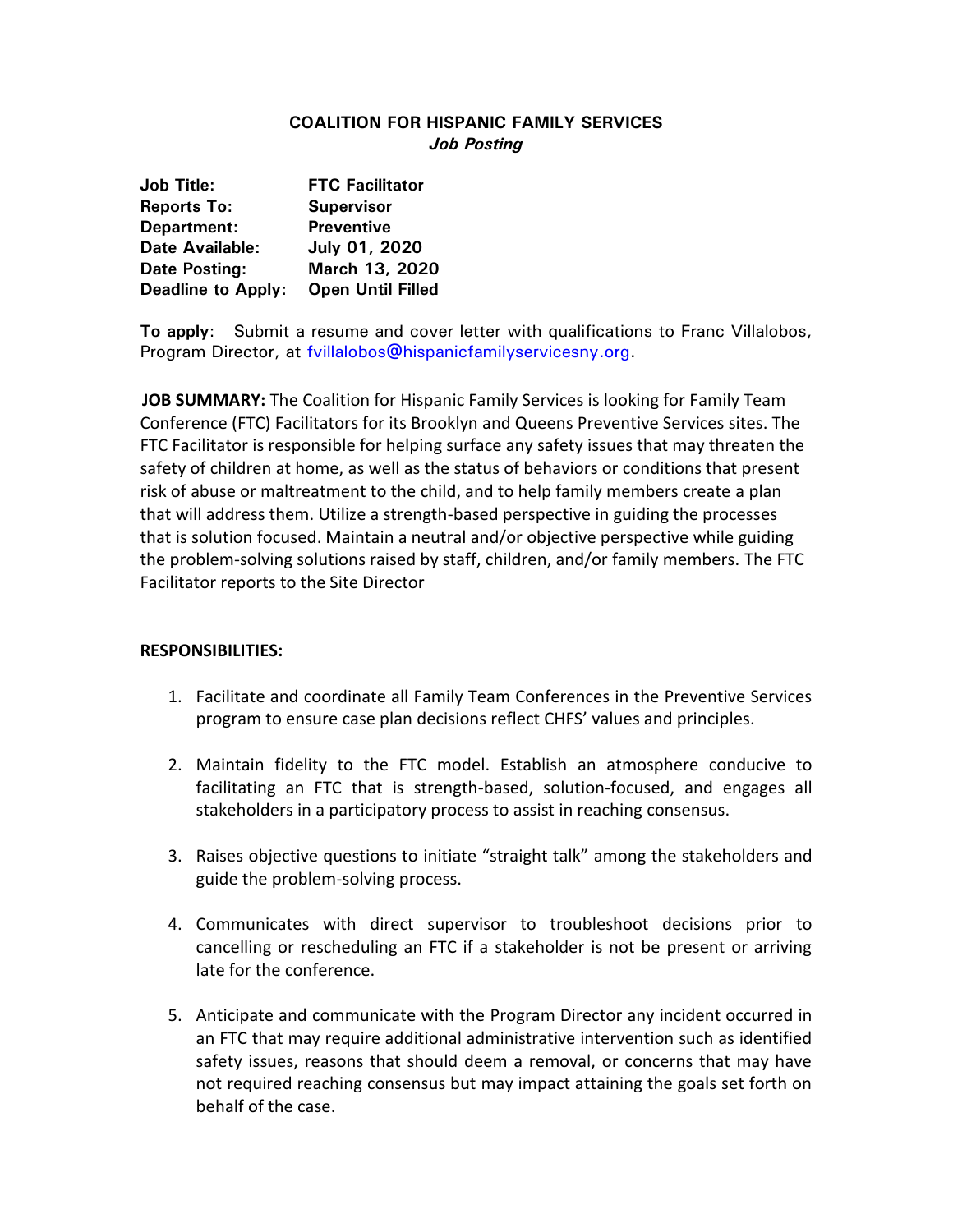- 6. Ensure that solutions and/or next steps are measurable, have time limits and are matched to needs by identifying whom, what and when to accomplish next steps.
- 7. Assures all stakeholders have the FTC summary report, which is inclusive of next steps, timeframes and any referral source(s).
- 8. Submit weekly calendar to Site Director to reflect all FTCs that will be facilitated
- 9. Ensure timely documentation of FTC summary report in CONNX to be contemporaneous with the time conference was held.
- 10. Attend and participate in scheduled supervision to report on the FTCs held, and raise concerns that are pertinent to the follow up of supervisors and staff in addressing the needs and goals identified at each conference.
- 11. Attend program administrative meetings and actively participate in the team's effort to meet performances outcomes and plan effectively for the administrative functioning of the program.
- 12. Flexibility in work schedule to assure FTCs occur
- 13. Complete other assignments as needed or designated by the Site Director.

## **SKILLS AND EXPECTATIONS:**

- The FTC Facilitator will be experienced and trained in the ACS, FTC model.
- The FTC Facilitator will utilize a strength based, family approach to conducting conferences with families and other stake holders in order to ensure families are making positive change, and that family cases move timely and appropriately towards closure.
- The FTC Facilitator will utilize critical thinking in order to develop a plan that will work for the family and team.
- The FTC Facilitator will model professional behavior at all times, utilizing tact and diplomacy with staff, families and other stake holders.
- The FTC Facilitator will be innovative, exercise critical thinking, and demonstrate flexibility, in order to contribute to the successful operation of the foster boarding home program.